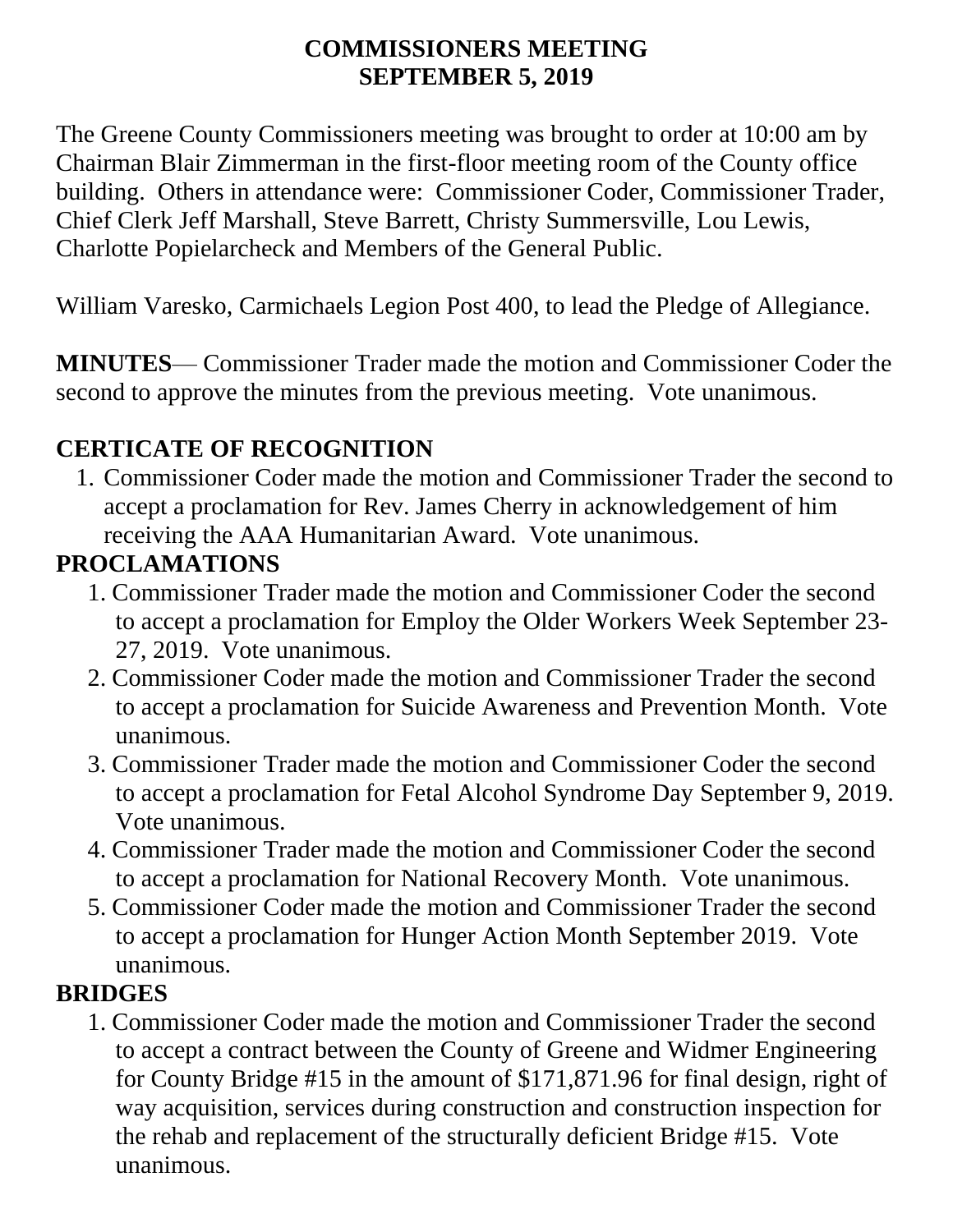## **FINANCE AND ADMINISTRATION**

- 1. Commissioner Trader made the motion and Commissioner Coder the second to accept an allocation to the Greene County Museum in the amount of \$15,000.00. Vote unanimous.
- 2. Commissioner Coder made the motion and Commissioner Trader the second to accept an allocation to the Humane Society in the amount of \$15,000.00. Vote unanimous.
- 3. Commissioner Trader made the motion and Commissioner Coder the second to accept an allocation to Cat Nip Acres in the amount of \$10,000.00. Vote unanimous.
- 4. Commissioner Coder made the motion and Commissioner Trader the second to accept a division order from EQT pending Solicitor approval. Vote unanimous.
- 5. Commissioner Trader made the motion and Commissioner Trader the second to approve the selling of a 2008 Ford through Enterprise Auction. Vote unanimous.
- 6. Commissioner Coder made the motion and Commissioner Trader the second to accept the Emergency Food Assistance Program (TEFAP) Inventory and Expense Reimbursement Request. Vote unanimous.
- 7. Commissioner Trader made the motion and Commissioner Coder the second to accept a contract between the County of Greene and Blue Archer for Work Order Phase 2 in the amount of \$16,575.00. Vote unanimous.
- 8. Commissioner Trader made the motion and Commissioner Coder the second to accept the 2019 PHARE Grant Agreement in the amount of \$900,000.00. Vote unanimous.

# **PROBATION**

1. Commissioner Coder made the motion and Commissioner Trader the second to accept the state offender supervision fund agreement for FY2019/2020. Vote unanimous.

# **HUMAN SERVICES**

1. Commissioner Trader made the motion and Commissioner Coder the second to accept the FY2019/2020 with contract with Catholic Charities. Vote unanimous.

# **MENTAL HEALTH AND INTELLECTUAL DISABILITIES**

- 1. Commissioner Coder made the motion and Commissioner Trader the second to accept the FY2019/2020 contracts with: Vote unanimous.
	- a. Greene County Children and Youth Services
	- b. Pathways of Southwestern Pennsylvania
	- c. Mental Health Association
	- d. Brandon Meyer, Esquire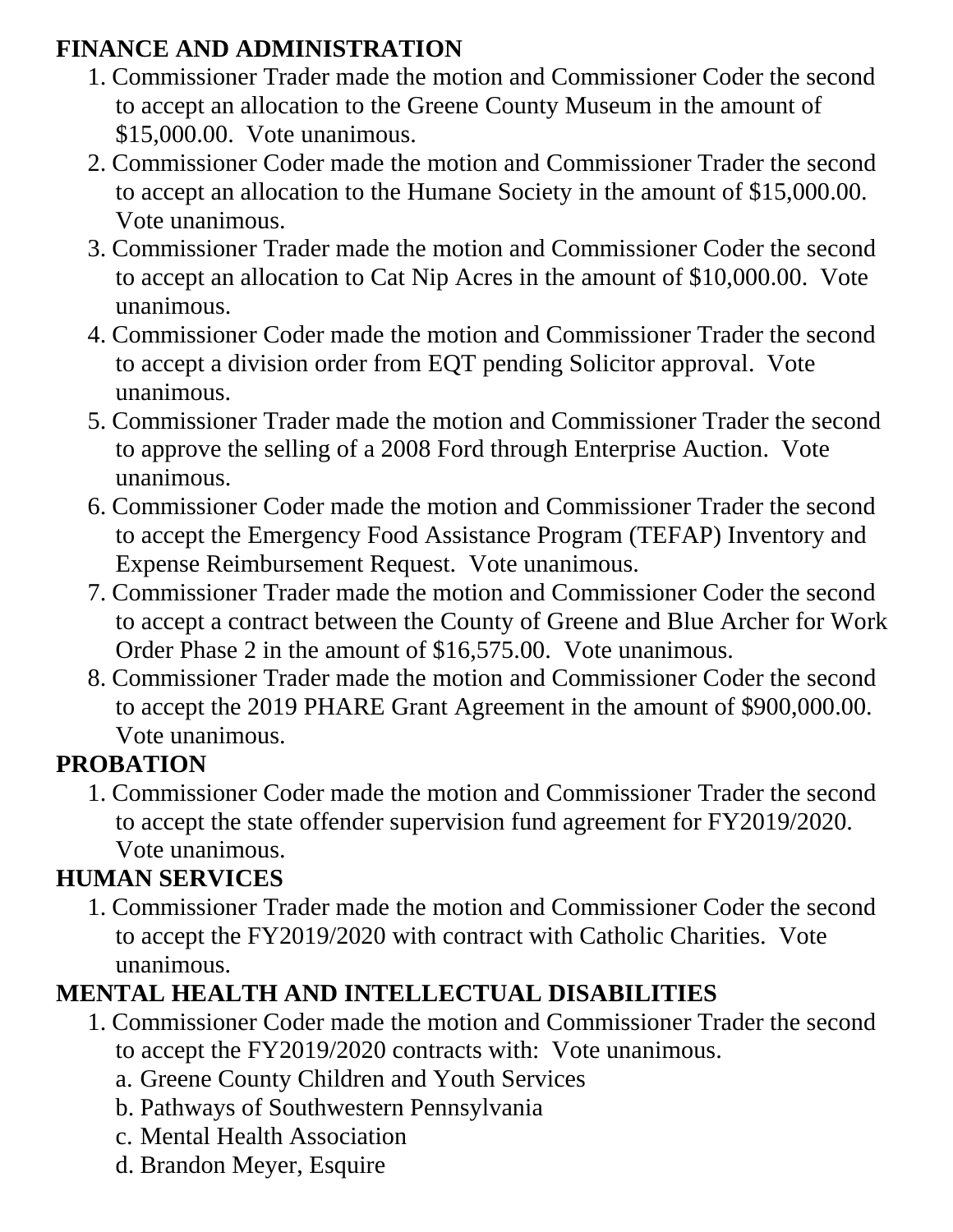- e. Commissioner Trader made the motion and Commissioner Zimmerman the second to accept the FY2019/2020 contract with Greene Arc, Inc. Vote passed with Commissioner Coder abstaining.
- f. Commissioner Trader made the motion and Commissioner Zimmerman the second to accept the FY2019/2020 contract with Greene Arc Inc. Vehicle Lease. Vote passed with Commissioner Coder abstaining.

# **DRUG AND ALCOHOL**

- 1. Commissioner Coder made the motion and Commissioner Trader the second to approve the FY2018/2019 Drug and Alcohol year-end fiscal reports. Vote unanimous.
- 2. Commissioner Trader made the motion and Commissioner Coder the second to approve the FY2019/2020 contracts with: Vote unanimous.
	- a. Firetree, LTD
	- b. Echo Treatment Center, LLC
	- c. Renewal Treatment, Inc.
- 3. Commissioner Coder made the motion and Commissioner Trader the second to approve the Sub recipient award from the University of Pittsburgh. Vote unanimous.

### **CYS**

- 1. Commissioner Trader made the motion and Commissioner Coder the second to approve the FY2019/2020 Implementation Plan and FY2020/2021 Needs Based Budget Plan effective 08-31-19. Vote unanimous.
- 2. Commissioner Coder made the motion and Commissioner Trader the second to approve the Child Accounting and Profile System Application Service Provider Agreement effective 07-01-19. Vote unanimous.

## **CDBG**

- 1. Commissioner Trader made the motion and Commissioner Coder the second to approve the FY2019 exempt form for Design/Engineering and Administration. Vote unanimous.
- 2. Commissioner Coder made the motion and Commissioner Trader the second to approve the FY2018 Waynesburg Borough Phase I Main Interceptor Sewer Line Rehabilitation and nondiscrimination clause – Insight Pipe Contracting, LLC. Vote unanimous.
- 3. Commissioner Trader made the motion and Commissioner Coder the second to approve the FY2015 Greensboro Borough – Greensboro Monongahela Township Joint Sewage Authority Exploratory Phase and nondiscrimination clause for: Vote unanimous.
	- a. JP Environmental, LLC (Meter Construction)
	- b. ADS Environmental, LLC (Flow Monitoring)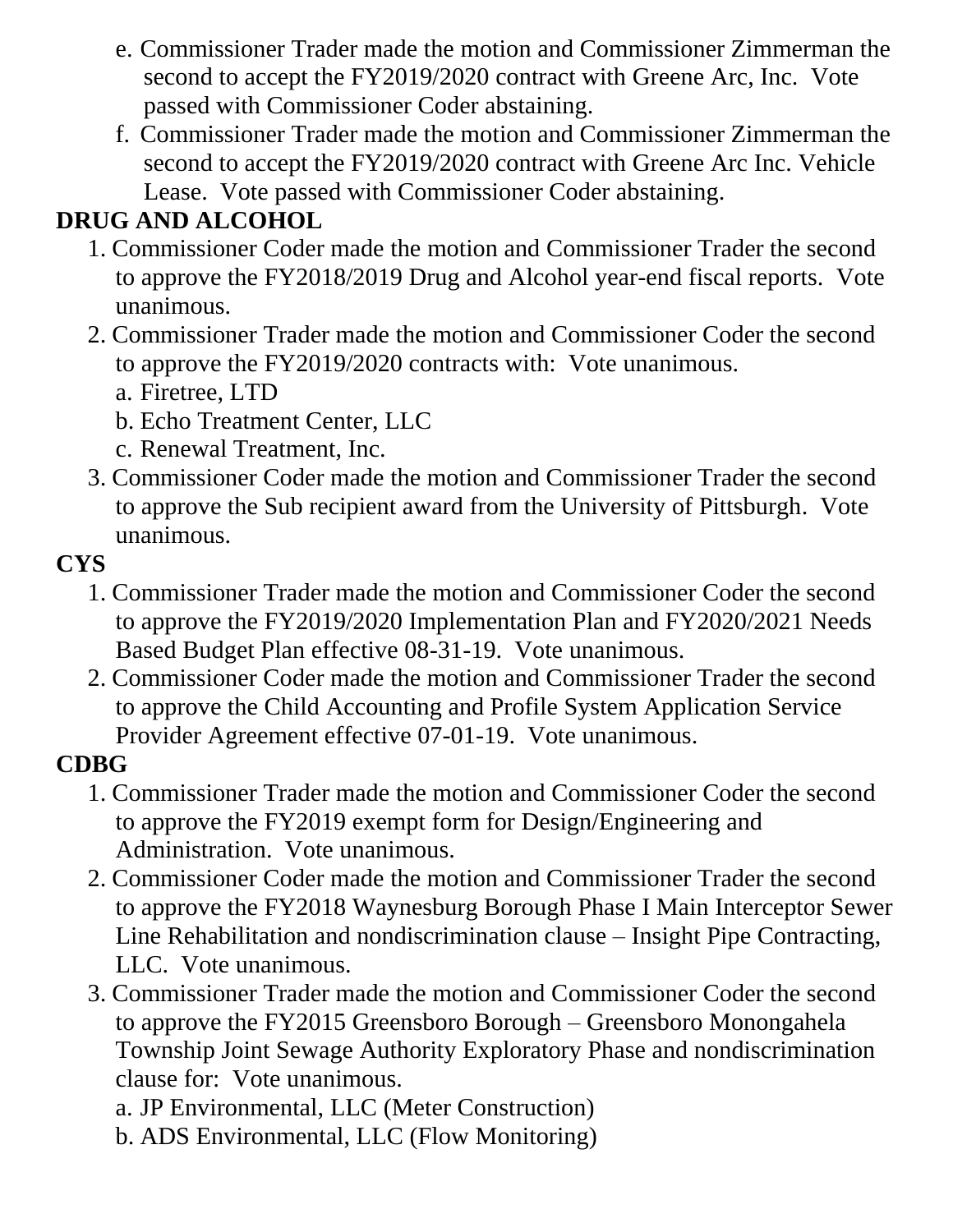### **NOTICES**

- 1. EQM Gathering OPCO, LLC is applying for a major modification to ESCGP permit ESX17-059-0036 under the erosion and sediment control general permit 3 (ESCGP-3) for earth disturbance associated with oil and gas exploration, production, processing or treatment operations or transmission facilities from the Pennsylvania Department of Environmental Protection also will be registering for a chapter 105 general permit GP-5 (utility line stream crossing) and GP-8 (temporary road crossing) for associated construction activities located in Richhill Township.
- 2. EQT Production Company is submitting for coverage under the erosion and sedimentation control general permit (ESCGP-3) for earth disturbance associated with oil and gas exploration, production, processing or treatment operations, or transmission facilities from the Pennsylvania Department of Environmental Protection for the Pale Ale Well Site located in Jackson Township.
- 3. Contura Pennsylvania Land, LLC is applying to the Pennsylvania Department of Environmental Protection for water quality permits under the clean streams law located in Jackson Township.
- 4. EQM Gathering OPCO, LLC is applying for a chapter 105 GP-8 (temporary road crossing) renewal for associated construction activities for the Beta Trunk Pipeline Project located in Aleppo and Richhill Townships.
- 5. Consol Pennsylvania Coal Company, LLC will be submitting a permit application to the Pennsylvania Department of Environmental Protection for the installation of a powerline for the Enlow Fork Mine located in Morris and Washington Townships.
- 6. Cumberland Contura, LLC is submitting notification on behalf of a general permit (GP-8) \_ temporary road crossing application to the Pennsylvania Department of Environmental Protection for well plugging activities for a proposed project located in Center Township.
- 7. Cumberland Contura, LLC will submit an air quality application to the Pennsylvania Department of Environmental Protection to facilitate renewal of their existing state only operating permit.
- 8. Dominion Energy Transmission, Inc. is submitting a joint application for a Pennsylvania chapter 105 water obstruction and encroachment permit and U.S. Army Corps of Engineers Section 404 permit to the Pennsylvania Department of Environmental Protection for wetland and floodway impacts associated with the TL-492 pipeline-Throckmorton Landslide Remediation Project located in Franklin Township.
- 9. EQM Gathering OPCO, LLC is applying for coverage under the erosion and sediment control general permit (ESCGP-3) for earth disturbance associated